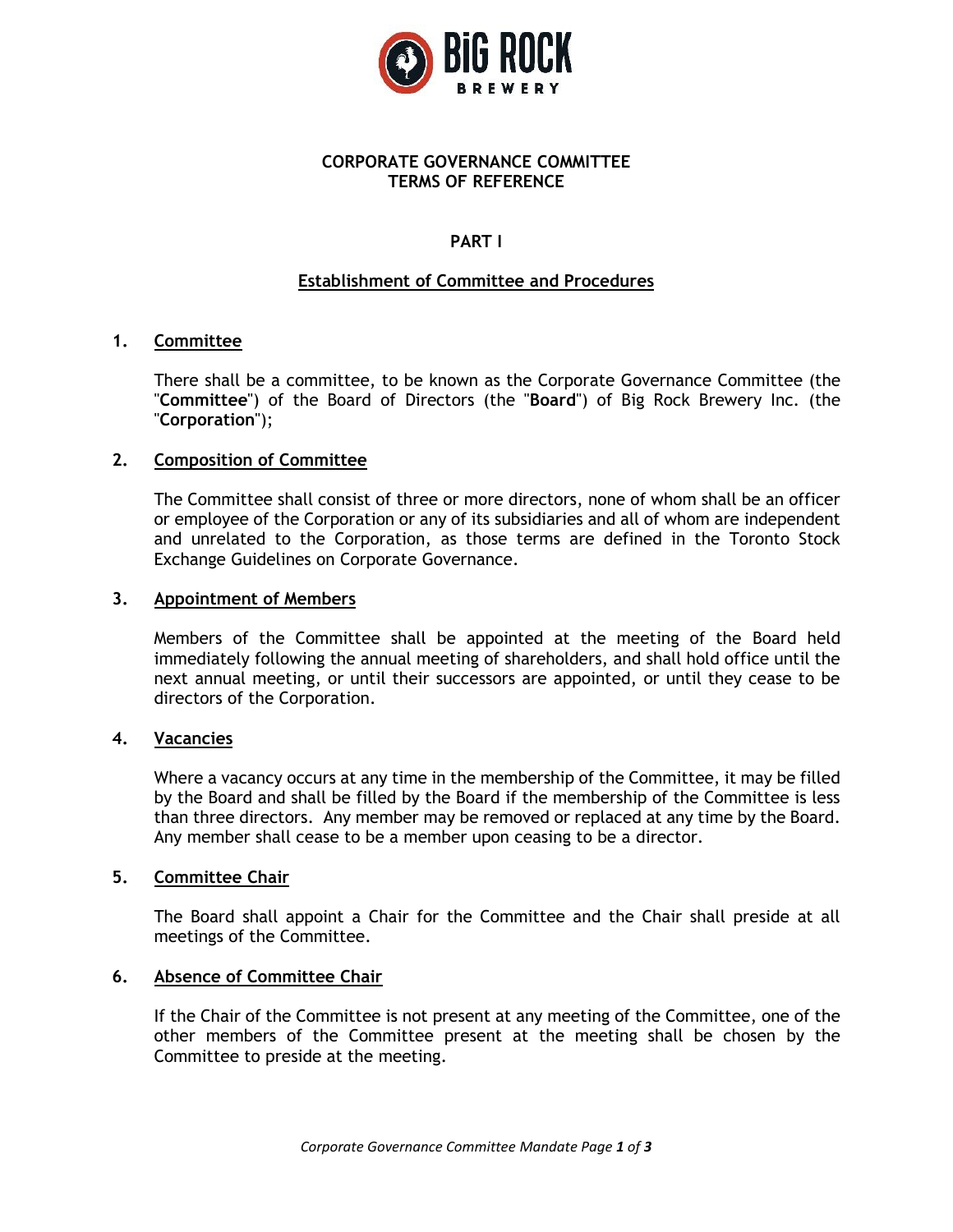

# **7. Secretary**

The Committee shall appoint a Secretary at each meeting of the Committee who need not be a director of the Corporation.

## **8. Meetings**

The Chair or any two members of the Committee may call a meeting of the Committee. The Committee shall meet at least two times per year. All Committee members are expected to attend each meeting, in person or by electronic media.

## **9. Quorum**

Two members of the Committee, present in person or by electronic media that permit all persons participating in the meeting to speak to each other, shall constitute a quorum. All decisions must be unanimous or referred to the Board. No business may be transacted by the Committee except at a meeting of its members at which a quorum of the Committee is present or by a resolution in writing signed by all of the members of the Committee.

## 10. Notice of Meetings

Notice of the time and place of every meeting shall be given in writing or electronic communication to each member of the Committee at least 72 hours prior to the time fixed for such meeting, provided, however**,** that a member may in any manner waive a notice of a meeting; and attendance of a member at a meeting is a waiver of notice of the meeting, except where a member attends a meeting for the express purpose of objecting to the transactions of any business on the grounds that the meeting is not lawfully called. An annual schedule of meetings is to be established and maintained.

## **11. Attendance of Guests at Meeting**

The Committee may invite such officers, directors and employees of the Corporation as it may see fit from time to time to attend at meetings of the Committee and assist thereat in the discussion and consideration of the matters being considered by the Committee.

## **12. Procedure, Minutes and Reporting**

The Committee shall fix its own procedure at meetings, keep minutes of its proceedings and report to the Board when the Committee may deem appropriate (but not later than the next meeting of the Board). Meeting agendas will be prepared and provided in advance to members, along with appropriate meeting materials.

## **13. Review of Terms of Reference**

The Committee shall review its terms of reference periodically and recommend changes to the Board.